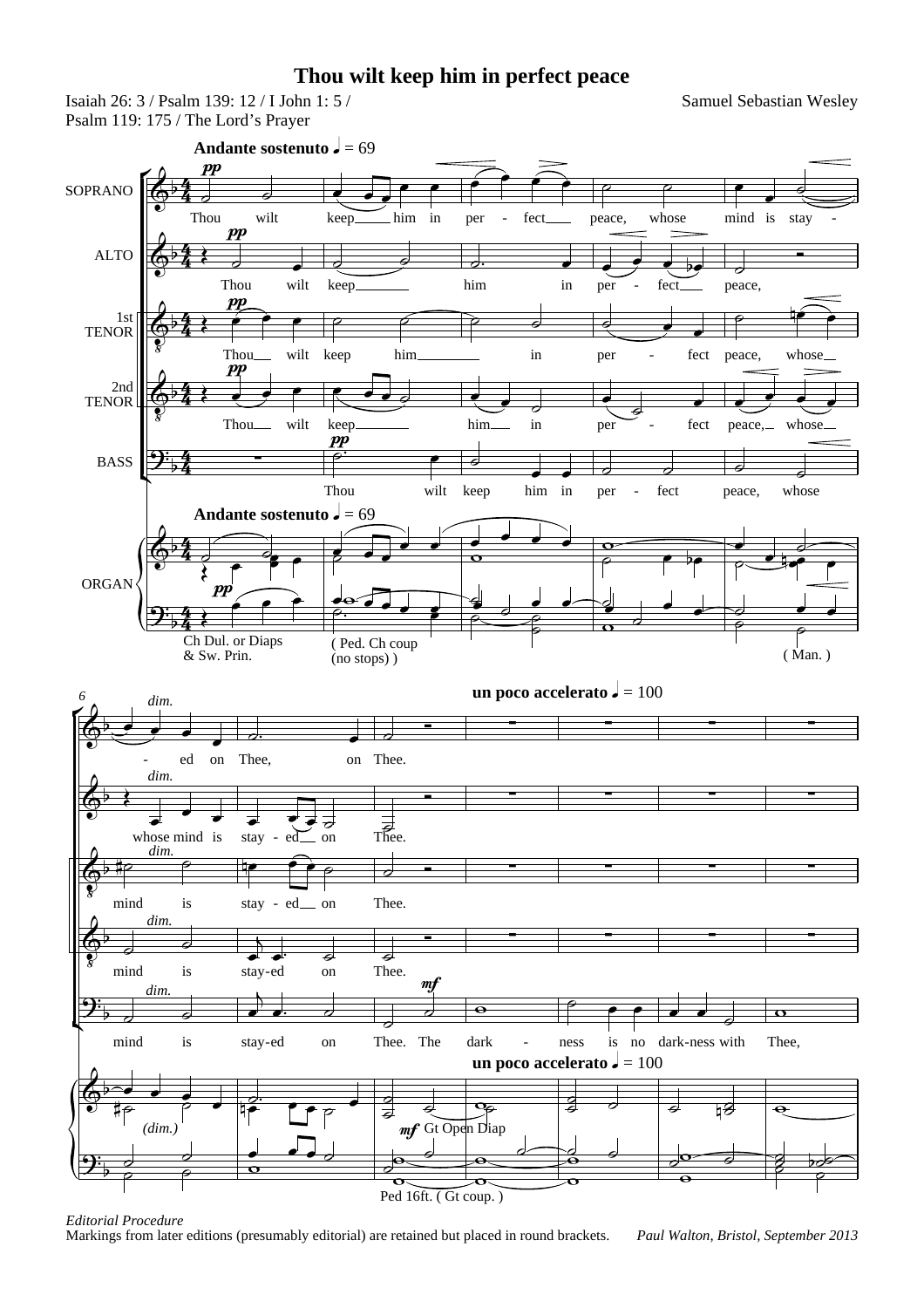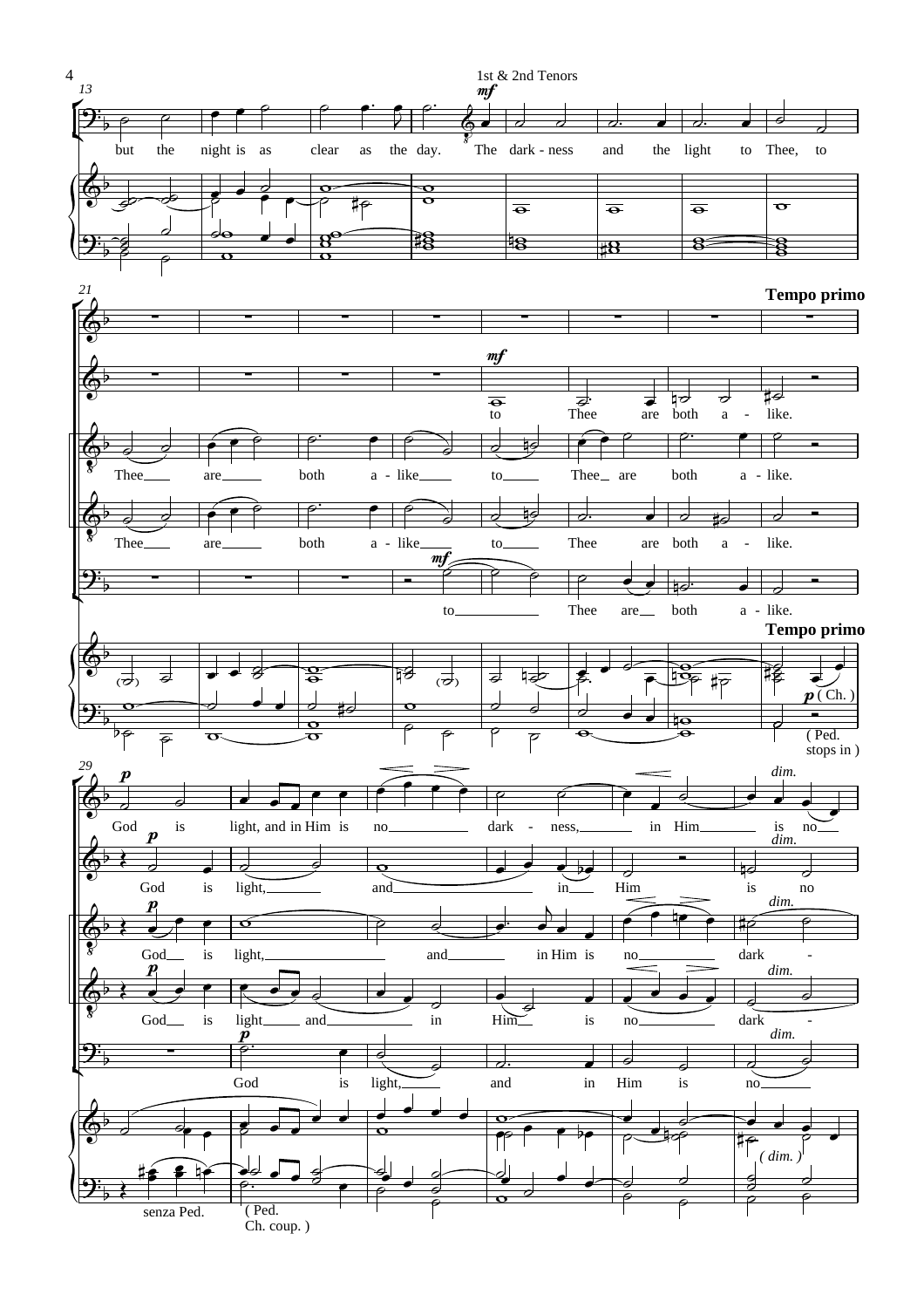

<sup>(</sup> Gt. to Ped. )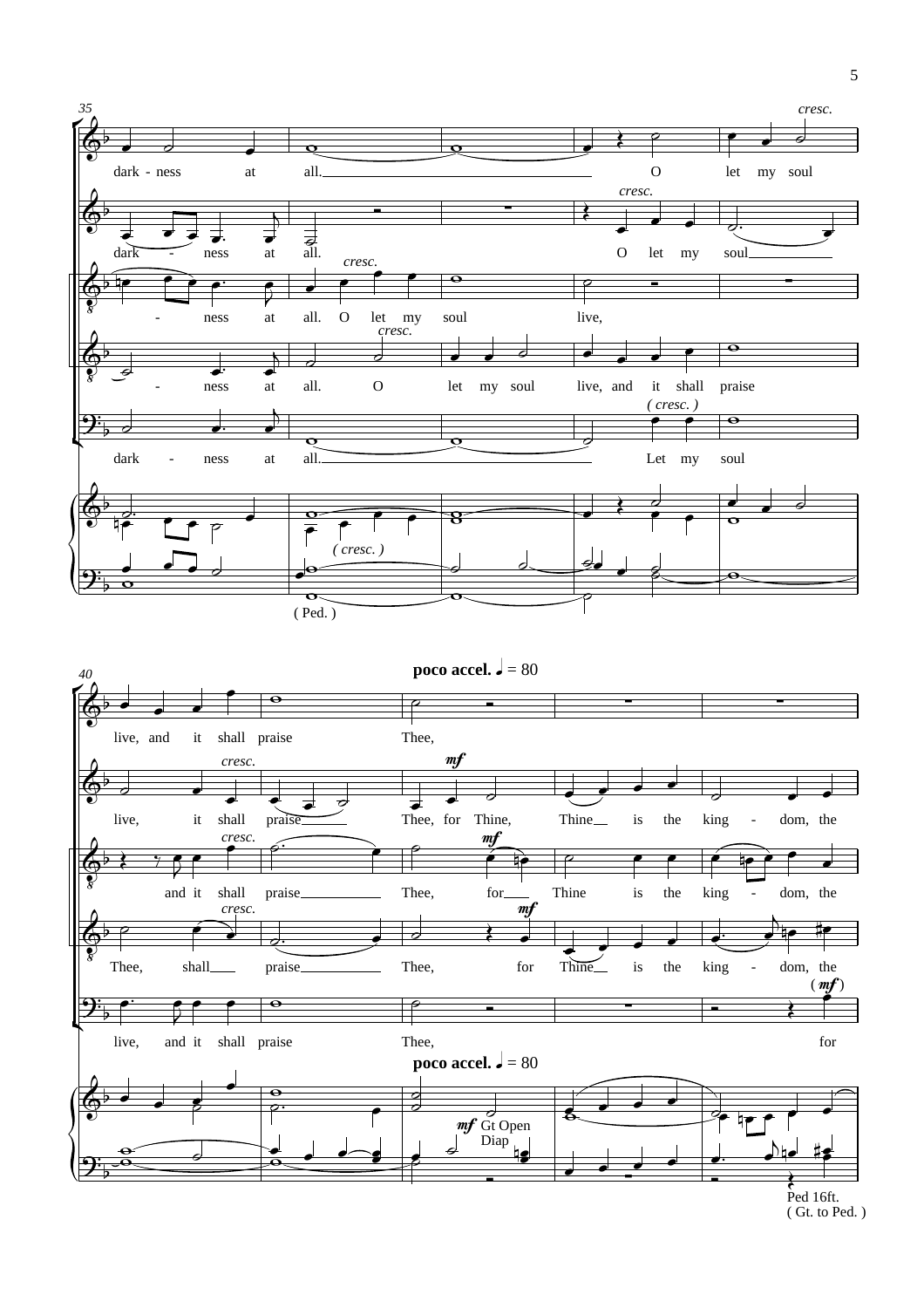



6